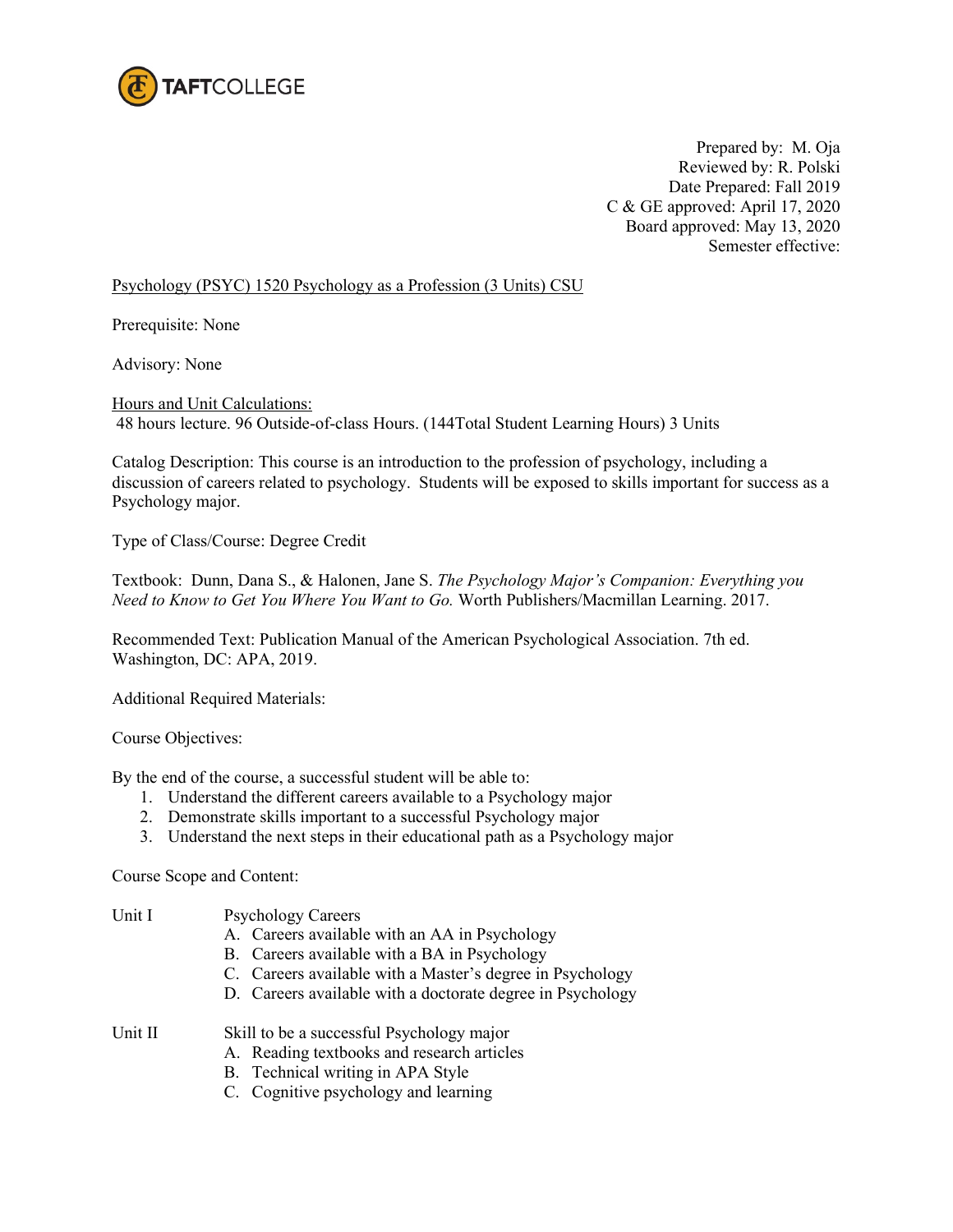

Unit III Educational path of Psychology major

- A. Pathway to graduate with an Associate of Arts for Transfer in Psychology
- B. Pathway to graduate with a Bachelor's degree in Psychology
- C. Pathway to graduate school in Psychology

Learning Activities Required Outside of Class

The students in the class will spend a minimum of 6 hours per week outside of the regular class time doing the following:

- 1. Reading assigned textbook and other assigned readings
- 2. Complete written work
- 3. Finding information relevant for the course topics

Methods of Instruction

- 1. Lectures
- 2. Whole class or group discussions
- 3. Audiovisual presentation

Methods of Evaluation

- 1. Quizzes or exams
- 2. Substantial writing assignments
- 3. Participation in discussion

Supplemental Data:

| T.O.P. Code:                | 200100 Psychology                      |
|-----------------------------|----------------------------------------|
| Sam Priority Code:          | E: Non-Occupational                    |
| Funding Agency:             | Y: Not Applicable                      |
| Program Status:             | Not currently required in any program. |
| Noncredit Category:         | Y: Not Applicable                      |
| Special Class Status:       | N: Course is not a special class       |
| <b>Basic Skills Status:</b> | Not Applicable                         |